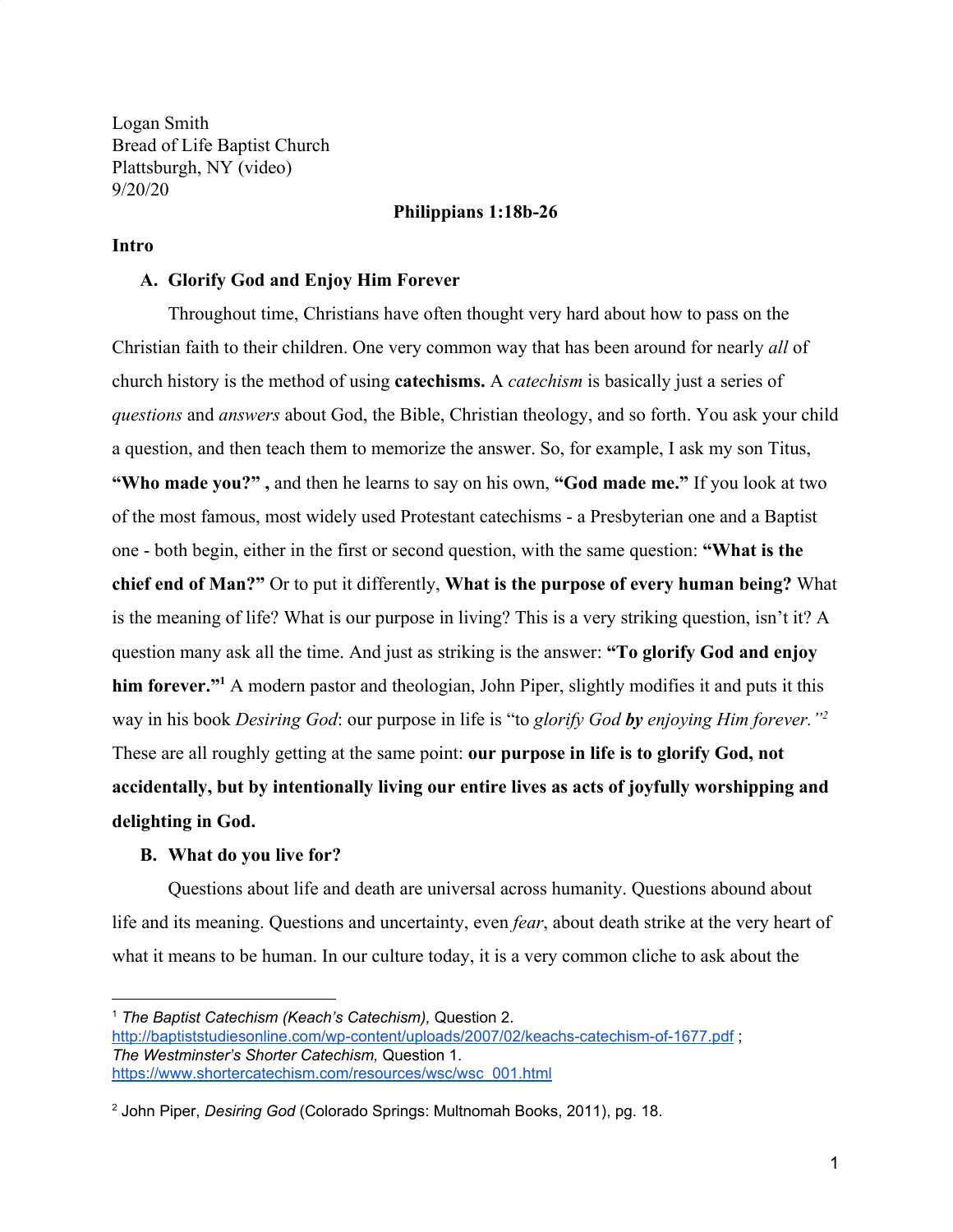mysterious *"meaning of life."* But if you asked most people today, "What is your meaning and purpose in life? What is your driving passion? What gets you out of bed in the morning? What do you live for?" - my guess is, most people would answer that they live for *anything but the glory of God.* People try to live for all kinds of other things: money, pleasure, entertainment, having lots of nice things, safety and stability, control, ambition and success, their own personal comfort, or the praise and glory of *their own* name. If we boiled it down, I think we would be safe to say that for most people, at least in culture, **live for their happiness.** Sometimes, people make the driving passion and focus of their life something that is explicitly *sin.* Other times, people live for things that are not "bad things" themselves but they do make **terrible gods.** After all, **what we live for** is what we worship. What we root our hope, joy, dreams, and desires in this reveals the true god, or gods, that we worship!

So what about you? What do you live for? What is the great passion and purpose of your life?

## **C. Phil. 1:18b-26 - To live is Christ, to die is gain**

In Philippians 1:18-26, Paul meditates on this question and answers it very profoundly. Faced with the possibility of life on the one hand and death on the other, Paul considers the meaning and purpose of life and death, and wonders aloud which is to be preferred. The profound answer he confidently gives is this: *For me to live is Christ and to die is gain.* These are simple, but profound, even poetic, words. These words hold together and sum up this passage beautifully. What is the meaning and purpose of life? **Christ.** Is there any hope in death? **Yes; Christ is our hope, so that we can joyfully, even eagerly, look forward to gaining eternal life** with him, even beyond the grave! Does this good news change our perspective on our purpose and life and the way we should live? **Absolutely; our purpose, indeed our great joy and passion, is to live our lives not for ourselves, but wholly for Christ and His glory.** A life that truly believes in the gospel of Jesus Christ and is transformed by it can be summed up with these words: **To live is Christ and to die is gain.** That is the main message for us in this passage.

[**Transition]:** So to unpack that statement, and walk through this passage, our first point is going to look at the *second half of that statement.*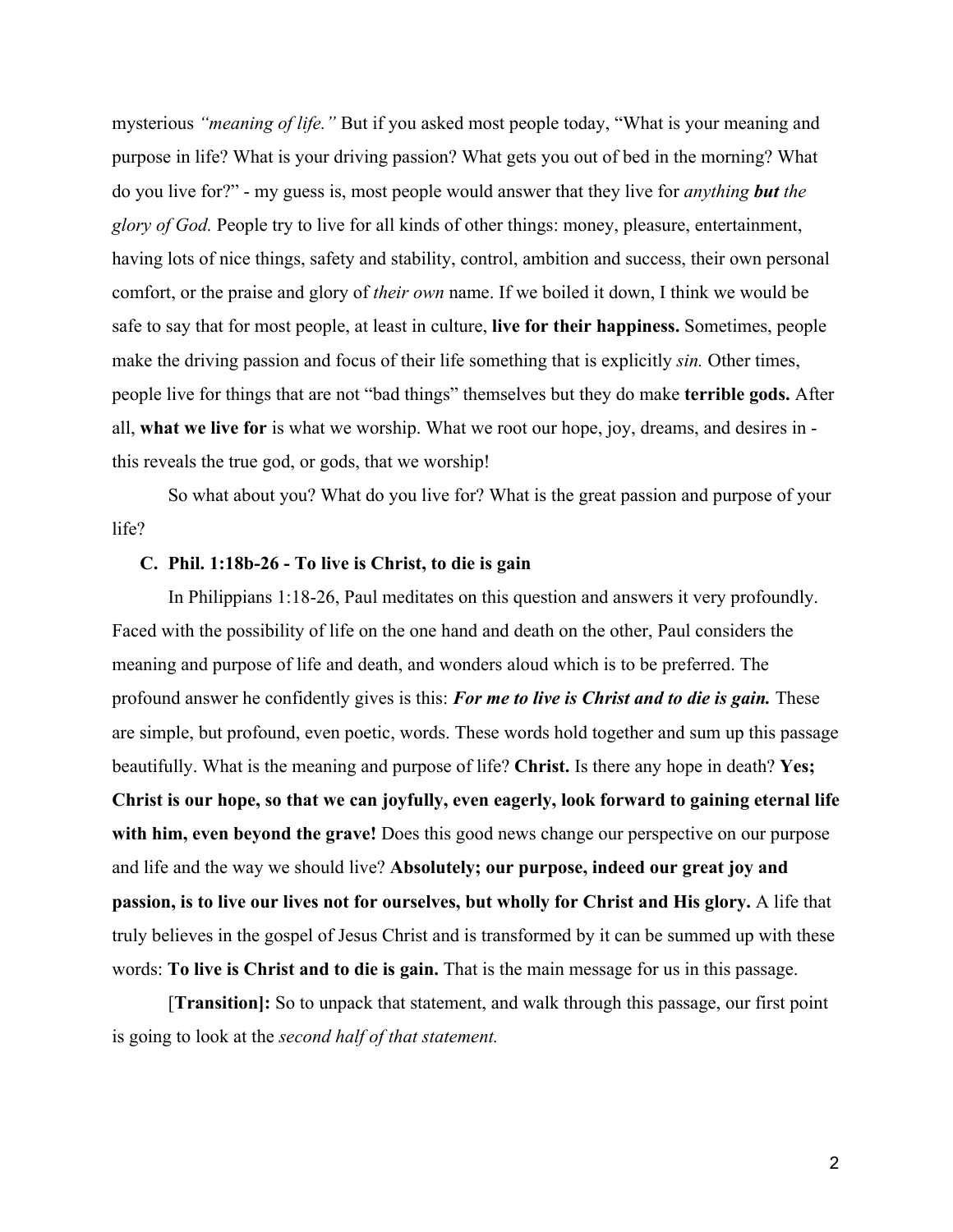### **I. For Those in Christ, to Die is Gain (vv. 18b-21, 23)**

If we believe the gospel of Christ, and are trusting in Christ alone for salvation, then there is no fear for us in death; instead, we joyfully look forward to the day when we will be raised to live with Christ for eternity.

As we saw last week, Paul ended his last paragraph declaring that he rejoices in the gospel even in the midst of persecution and adversity. Here, in the end of verse 18 as he begins this new paragraph, he continues on, telling us that, he *"will rejoice."* Even as he sits in chains, awaiting a trial before Caesar, the Roman Emperor, where it will be decided whether or he will be set free, or whether he will be executed for the crime of being a Christian missionary, he boldly and confidently asserts that he will *continue to rejoice*, to have genuine joy, even in the face of such dire circumstances. How can this be? He goes on to explain in verse 19: "*for I know that through your prayers and the help of the Spirit of Jesus Christ this will turn out for my deliverance."*

He rejoices because he knows with certainty that he will be "delivered." But what is his *"deliverance"*? The word here translated as *"deliverance"* is the same Greek word for *"salvation"* - it *can* be used to refer to physical "saving" or being "delivered" from trouble in this life, but when it is used in the New Testament, especially by Paul, it usually refers to our *spiritual salvation.* Many translations go with the more ambiguous word, *"deliverance,"* here since the meaning is debatable. Is he speaking of deliverance from prison, meaning he knows with certainty he will be set free and spared death? Some scholars think so. However, I think this view is very *unlikely* from the context. Paul goes in verse 20 to explain what *"deliverance"* he is confidently and joyfully anticipating: **"as it is my eager expectation that I will not be at all ashamed, but that with full courage now as always Christ will be honored in my body,** whether by life or by death." In other words, Paul's deliverance, his "eager expectation and hope," will take place whether he *live or dies*, whether he is set free or whether he is *sentenced to death.* If he will be "delivered" whether he lives or dies, then it obviously *can't* refer to being set free from prison and spared execution, can it? So I think it is best translated, "*this will turn out for my salvation."* He is speaking of being brought into the fullness of **salvation** in Christ.

3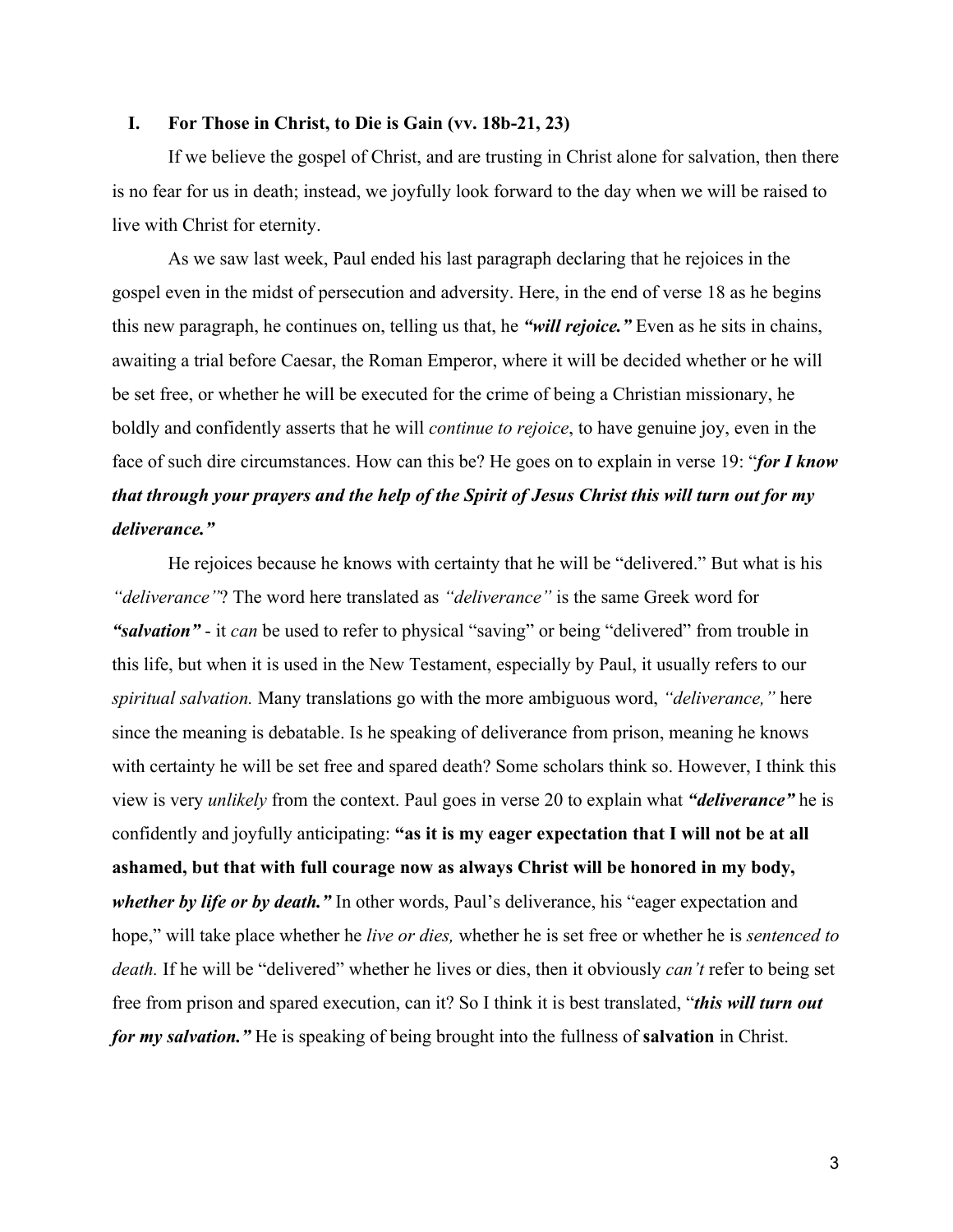When the Bible speaks about our "salvation," it can talk about it in terms of the "past," (you *have* been saved), the "present" (we *are being saved),* and the "future" (we *will be saved).* Very often, when we talk about salvation today, we talk about in the *"past tense" sense* - "I was saved when…." Often what we are talking about is the moment in life where we responded to the gospel in repentance and faith, turning and trusting in Jesus Christ alone as Lord and Savior. We say "we *were saved*" because we believe we were and have been forgiven of all our sins and declared righteous in Christ since that moment; this is *true,* and is a perfectly legitimate and biblical way to talk about salvation! But it is not the *only way* the Bible speaks of our salvation. It can also point forward to the day when our salvation will be brought to it's completed end; or as Paul put it earlier in verse 6 of this chapter: *"And I am sure of this, that he who began a good work in you will bring it to completion at the day of Jesus Christ" (1:6).* If we are in Christ, then we will enter into the fullness of *salvation* either when we die or when Christ returns, when we shed our body of sin and death are raised to eternal life with Jesus forever!

*This* is the "deliverance," the "salvation" that Paul joyfully and confidently looks forward to! He has confidence and joy, *even when faced with the possibility of martyrdom, being executed!* His *"eager expectation and hope" (v. 20)* is *not* that he will be set free from prison, or even that he will be spared death; instead, his *"eager expectation and hope"* is that he will **faithfully persevere to the end,** *"not at all being ashamed*" by denouncing Christ, falling away, or giving into a spirit of sin and fear, but rather being *emboldened* to faithfully *"honor Christ*" with his life, even to the point of death. Why? *Because there is no more fear in death; death has lost its sting!*

Verse 21 sums it up beautifully: *"For me to live is Christ, and to die is gain."* In verses 23 and 24, Paul thinks out loud and weighs the outcomes of these possible alternatives before him: on the one hand, **"life,"** being set free to go on living, or on the other hand, **"death**," being condemned to execution, to die as a martyr. He muses out loud: "Which would be better: life or death? If it were up to me, what would I choose?" Many people would think the question is rhetorically obvious: *life, of course!* But remarkably, that is not what Paul says! Instead he answers, *"My desire is to depart and be with Christ, for that is far better"* (v.23).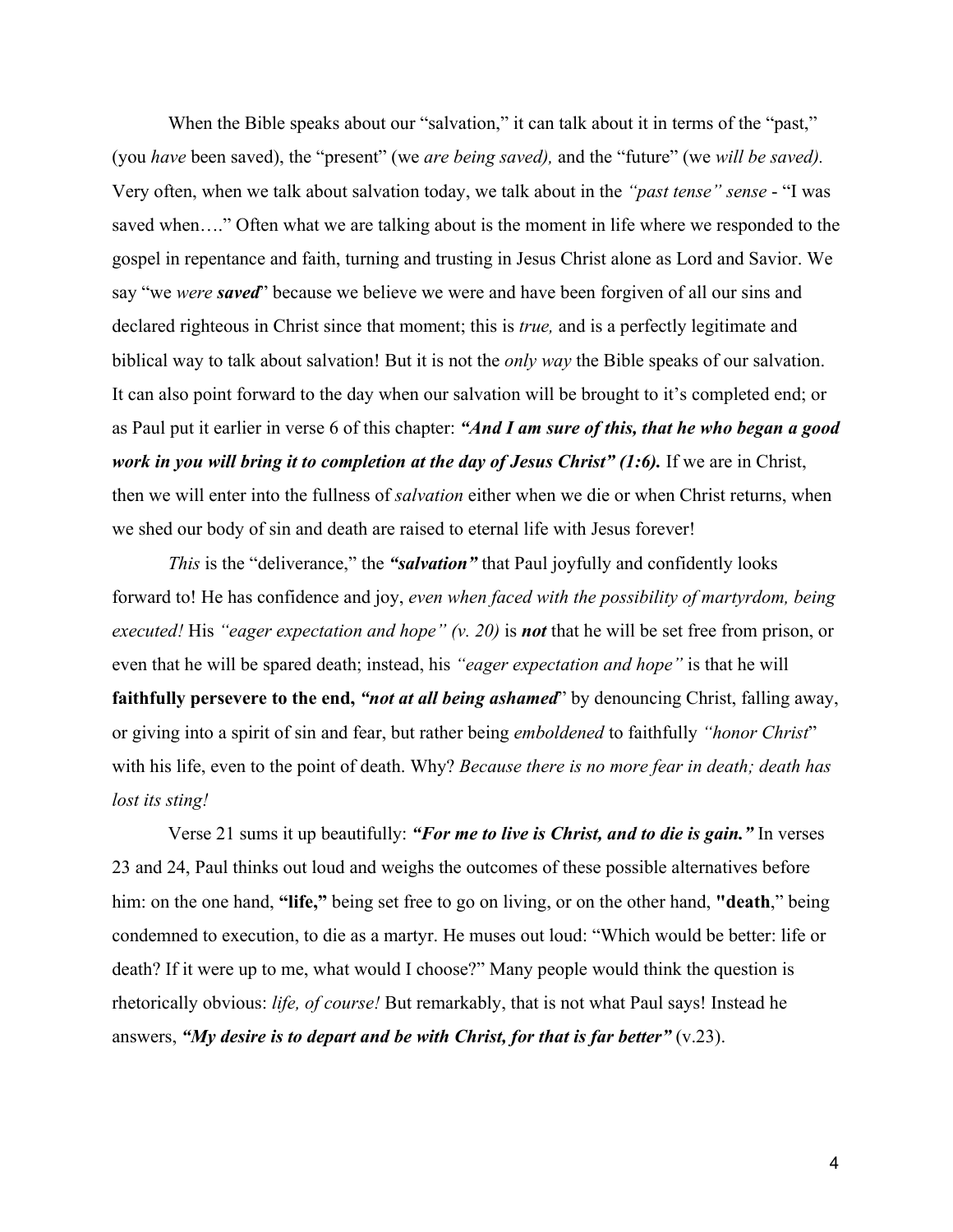[**Illustration**]: So many people - across our nation, across the world, even throughout history - have been *haunted, even paralyzingly crippled,* by the fear of death. Fear of death has driven people to do insane, even terrible things. As Shakespeare so eloquently says, in the *"To Be or Not to Be"* speech of *Hamlet*:

> ...the dread of something after death, The undiscovered country, from whose bourn No traveler returns, puzzles the will, And makes us rather bear those ills we have Than fly to others that we know not of. Thus conscience does make cowards of us all.<sup>3</sup>

Hamlet's speech captures the unbeliever's fear of death. Even though life can bring terrible pain and suffering, he fears the unknown pain and suffering death might bring. But this **powerfully contrasts with the confident, joyful hope Paul has, both in life and in death.** What is the difference? How can Paul say "to die is gain?"

Because he *firmly believes in the gospel of Jesus Christ!* We know that Hamlet, and any unbeliever, rightly **should** fear death, because it does indeed bring the agonizing, eternal pain and suffering of Hell, the wrath of God we *all deserve* against our evil, sinful nature and actions. Death came into the world as a *consequence* of the very first sin. We are all born into this world as sinners; we all sin, and therefore, we all die. Death is a constant reminder this world is not right, and that we all will die and face the wrath of God, being condemned not just to *physical death,* but *eternal spiritual death in Hell.*

But as we know this morning, there is hope! God, in His infinite mercy, sent Jesus Christ, the Son of God who became Man, into the World; he lived a perfect life and died on the cross in our place, bearing God's wrath against our sin; and he was raised on the third day! In his death and resurrection, Jesus **crushed our Sin and the Death we deserve,** bring *eternal life* to all who trust and believe in Him for salvation by His glorious grace alone! **In His death, Jesus crushed death itself to death!** Death is the last enemy to be destroyed, but if you are trusting in Christ alone for salvation from your sin, then there is nothing for you to fear in death anymore! As Paul says in 1 Cor. 15: *"Death is swallowed up in victory. O death, where is your victory? O death, where is your sting?"* (1 Cor. 15:54-55). All who repent and believe in the saving power of the

<sup>3</sup> William Shakespeare, *The Tragedy of Hamlet, Prince of Denmark,* act 3, scene 1, lines 78-83.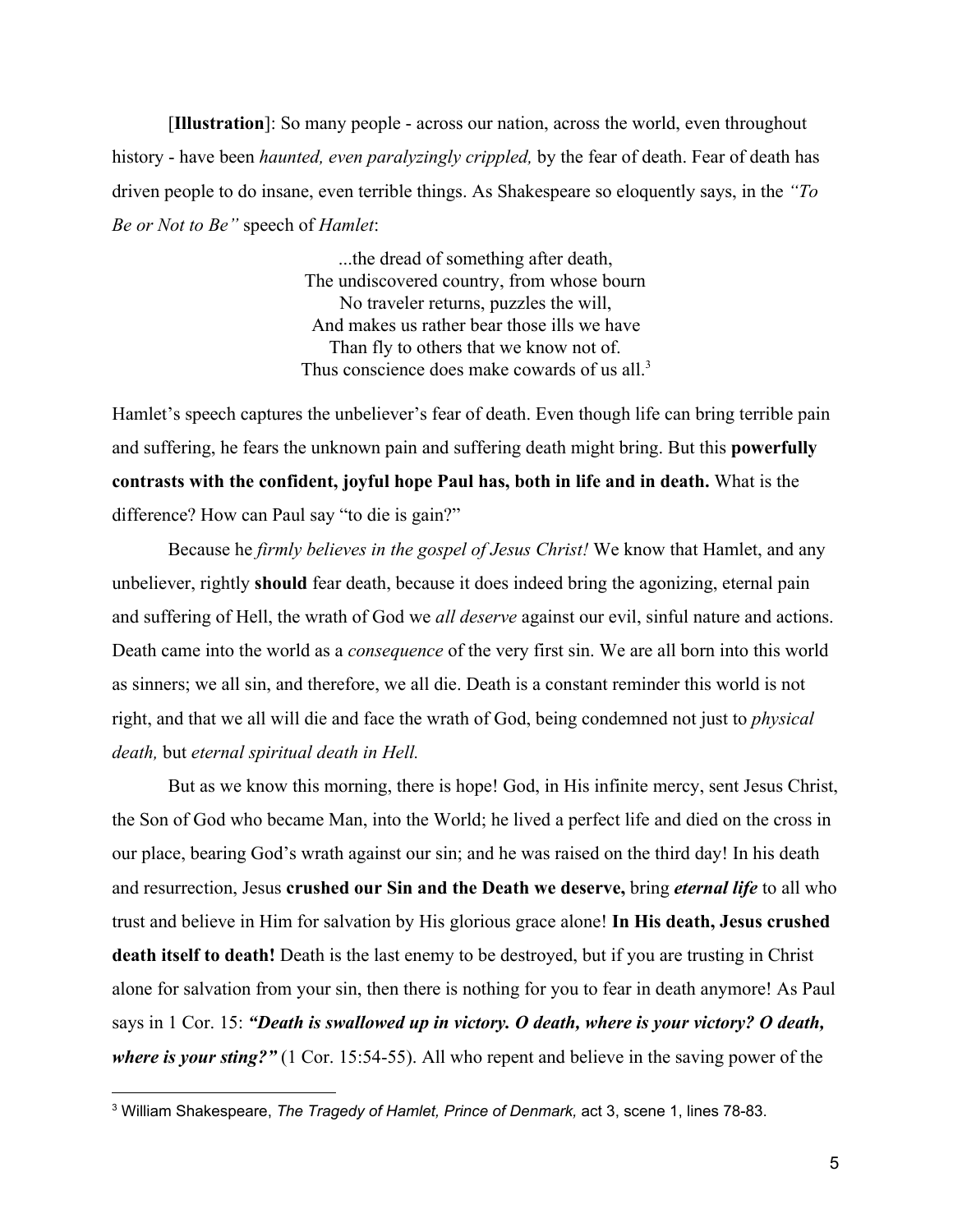gospel of Jesus Christ are forgiven of all sins and have the sure hope of eternal life in Jesus Christ! If you are trusting in Christ this morning, death is not the end; it is only the beginning! The beginning of eternal life with Jesus Christ! If you are in Christ, *"To Die is Gain"!*

Therefore, as Christians, we have no fear in death! And therefore, as Christians, we should not be afraid to live our lives for Christ! If we trust in God enough to die for him, then how could we not trust in Him enough to live for Him?

**[Transition]** The same gospel that transforms death into life also transforms our lives - *Now for us, "To Live is Christ."*

# **II. For Those in Christ, To Live is Christ (vv. 20-22, 24-26)**

*"For me, to live is Christ and to die is gain."* These powerful, poetic words hold this passage together and sum it up perfectly. Paul is so confident that death is better because even now his life revolves around Christ. His confidence in reaching salvation is rooted not himself, but in the grace of God displayed in the gospel of Christ. And this wondrous grace has so captured and transformed his heart that he not only **believes in Jesus, but lives his entire life in Christ!** His life is built around the singular passion of loving Christ, being with Him, and doing all things for the glory of His name! And this is not something unique or special about Paul; all believers who put their trust in Christ are also to **live for Christ! Our purpose in living is**

# **Christ; our passion in all things is the glory of Christ!**

## **A. Living for the glory of Christ**

Look back at **verse 20**: Paul doesn't say his eager hope and expectation is to be set free and live; but neither does he say that it is to die, even though this would be "far better" for me; but what is it? It is that "Christ will be honored in my body, whether by life or by death." Paul's great purpose and passion is to honor Christ- to see His name *exalted, magnified, and gloried* - in His own life, whether through living or dying! His aim to live not for himself, but wholly for Christ!

So when Paul is thinking through the question, "Would it hypothetically be better for me to live or die?" in verses 21-26, we see tension arise within Paul. As we have already said over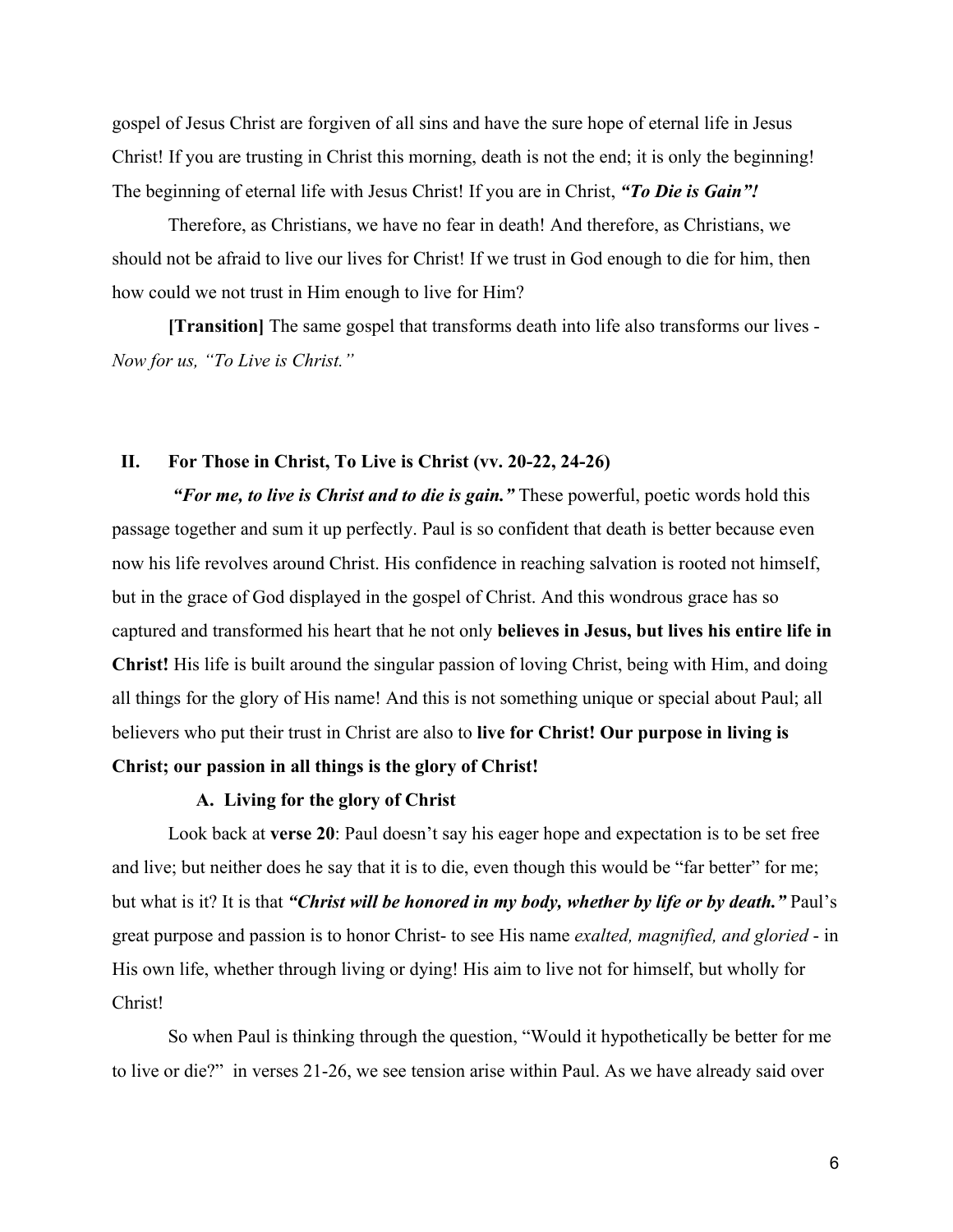and over again now, Paul is confident that death would be better for him because it would mean that he gets to go and be with Christ! This is gain, because **for him to live is Christ!** Christ is his great passion! He loves Jesus far more than life itself! But therein lies the issue of tension: because Paul loves Christ and lives for him, he no longer lives for himself, or his own comfort or ambitions - *He lives for Christ, to serve Christ and glorify Him in all of his life!* So then, he doesn't simply ask, "What would be better for **me?",** but also asks, "**What would be more glorifying and pleasing to Jesus my Lord?** How can I most glorify Him with the alternatives set before me?" That's what Paul is doing in verses 21-26; he's allowing us, as his readers, to see the way he is thinking through these questions: whether thinking about death, or thinking about life, the thing matters most is His *Christ and His glory!* Christ is the meaning of life! His glory is our purpose and must be our passionate desire!

## **B. Living for the sake of others**

So what does Paul decide would be the best way to live for and glorify Christ? To go on **Living for the sake of others.** Read verses 22-24: *"If I am to live in the flesh, that means fruitful labor for me. Yet which I shall choose I cannot tell. I am hard pressed between the two. My desire is to depart and be with Christ, for that is far better. But to remain in the flesh is more necessary on your account."* If he goes on living, it means God still has *"fruitful labor"* left for him to do. After the last passage, we might expect Paul to say he has more evangelism among unbelievers to do. But strikingly, here he turns specifically to the fruitful ministry of **building up his fellow believers, his brothers and sisters in Christ!**

For Paul, and therefore us, missions and advancing the gospel does **not just** include evangelism but also **ongoing discipleship for believers.** So he is convinced it would be better, andmore glorifying to Christ, for him to go on living *for their sake!* **(**v.25) Rather than simply choose the option that is best for him, he is **"convinced"** that it would be better to go on living and continue in *fruitful labor,* to increase other believers' *"progress and joy in the faith."* And lest we fail to see how this is connected to his declaration, *"TO live is Christ,"* he makes it explicit in **verse 26: this is all to the glory of Christ!** This is striking: for Paul, to live is Christ, to live for Christ's glory. And he is convinced that to live for the sake of others, to see each other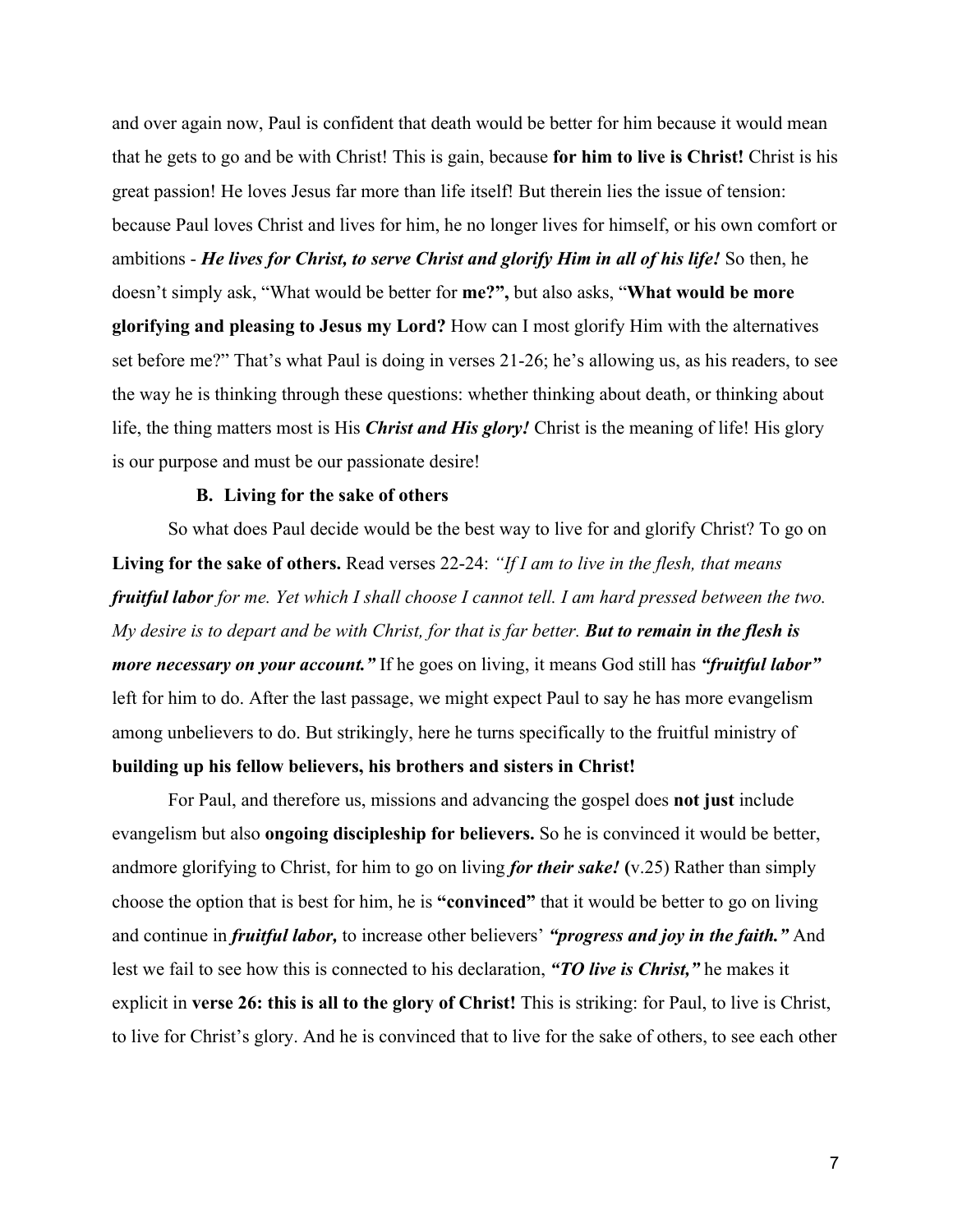grow as disciples of Christ and increase in "progress and joy in the faith" is a **vital part of what it means to live for Christ and glorify Him!**

Think about that for a moment; this is an amazing, beautiful truth. Jesus loves us, his church, *so much* that he considers *a service to Him, the Lord of all things,* when others faithfully labor for your sake, to see you progress further in the faith and find great joy in the gospel! Jesus *loves His people so much* that He is greatly pleased with you, His name magnified, exalted, and glorified *in you* when you live not for yourself, but for the sake others, especially for the sake of His people, your fellow believers and church members!

### **C. Points of Application**

- **1.** Don't live for yourself, or anything else, but live for Christ Christ demands all of you. He will not be second place in your life. He lived, died, and was raised for you, not just as your Savior, but also as your Lord. Christ died for you, that you can live with Him forever. Therefore, *live for Him!* Don't settle to live for any of the fake gods that offer you purpose and meaning - the idols of money, comfort, pleasure, fame, your own happiness - they will all let you down. They can't give ultimate meaning to your life. They definitely can't offer you anything in death. If you believe in the good news that you have assurance of salvation in Jesus, in life and in death, then live your life not for yourself or anything else, but live your life completely for Christ!
- **2. Do everything that you do for the glory of the Lord!** If Christ is the great passion and purpose of our lives, then our aim must necessarily be to honor and glorify him in all that we do! See your *entire life* as an act of worship. When we are thinking through decisions and possibilities in our lives, we should think through them the say way Paul does here; we should ask ourselves; **"How can I most glorify God? What would most clearly exalt Christ and His gospel? What please and honor Him? Does this action lead to the worship and praise of God, in my life and in others? Or does it dishonor and displease Christ? Does it bring** *shame* **to the name of Christ because I, a Christian, am doing it?** *When to live is Christ, then our aim in all of life is worship.*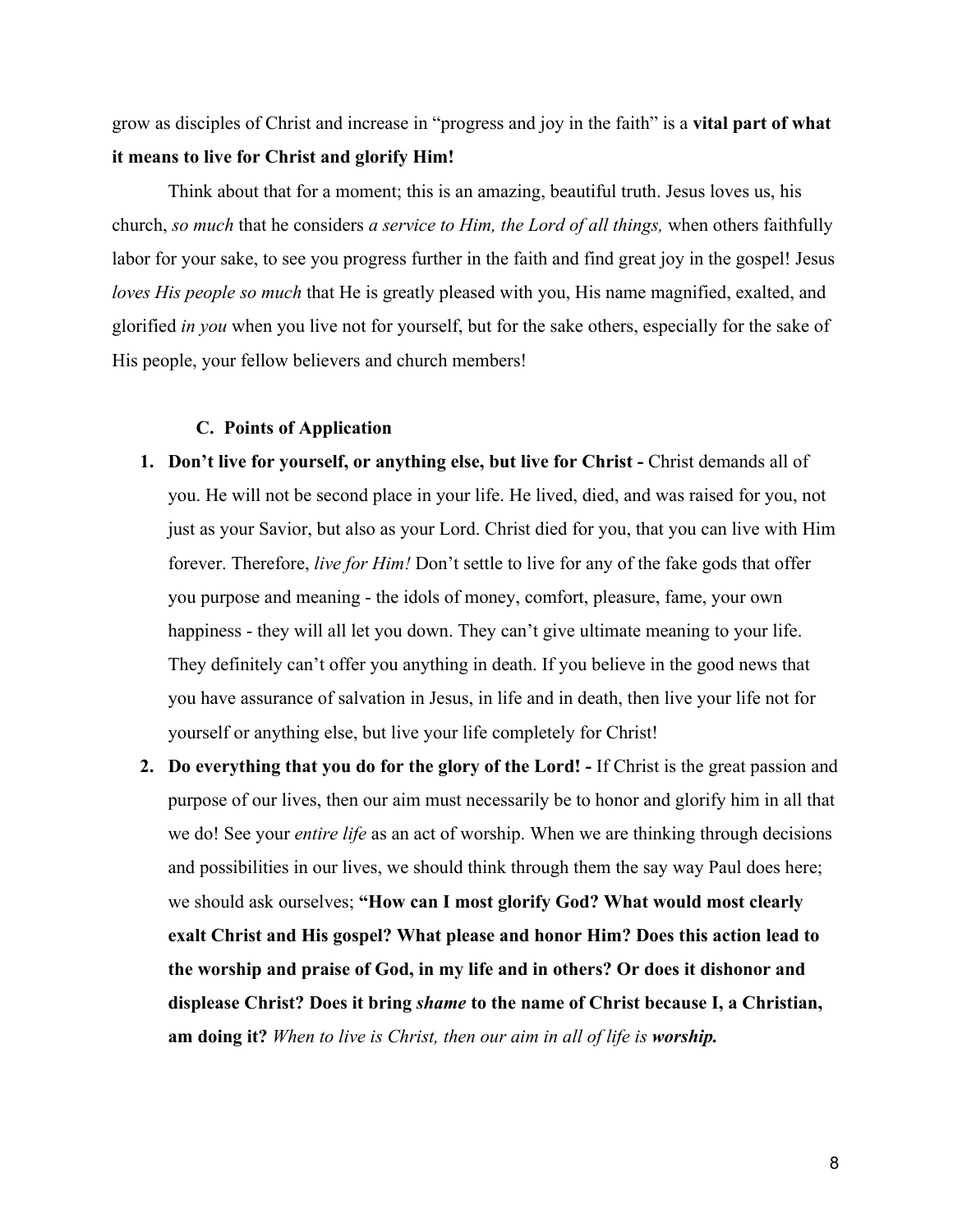**3. Glorify God by living for the sake of others -** Glorify God by seeking to put others before yourself, living not for what's best for you, but what is best for them. How does this glorify God? Because what is best for them is **to believe the Word of God, repent and turn away from a lifestyle of living for anything other than God, and to put all their trust in Christ alone, so that they do progress in the faith, finding all their joy in Jesus as they seek to worship and glorify Him in all things!** Do you want to glorify God? Do you want to live your life for Christ as His servant, firmly displaying belief in the gospel? Then eagerly pursue the **fruitful labor** of gospel ministry that the Lord has set before you. You don't have to go to seminary, or be a pastor, or be a missionary, or be work for a church, to live your life in the **fruitful labor of gospel ministry and glorify God.** *Every believer* has this opportunity, *especially as members of a local church!* Be about the the advance of the gospel! Make it your life's mission to glorify Christ by *helping other people continue to trusting in Jesus and living for Him! Aim to see others, especially your fellow church members, grow in their faith, find great joy in the gospel and Jesus Christ Himself, and glorify God in all that they do!*

## **To the unbeliever:**

So what do you live for? Is Christ your life? Is your hope secure in Him, whether in life or death? Or do you live for something else? Do you worship other little "g" gods? Do you live for your own comfort, pleasure, flory, and happiness? Do you feel like you have a purpose in life? Do you live in fear of death?

If you're not a believer this morning, if you can't answer these questions: "What is the point of my life? What do I live for?" If you tremble at the thought of death - look to the hope held out for you in Christ! This hope and grace, this great joy, in both life and death, can be yours! Turn to Christ as the great hope and meaning of your life; believe that He is the God-man who lived a perfect life, who died on the cross in your place, bearing God's wrath against your sin, was buried, and was raised, so that if you repent and trust in Him, God will forgive you from your sins, declare you righteous in Christ, and bring you home to Himself in eternal life! Believe that Christ died for you so that you may live with Him forever!